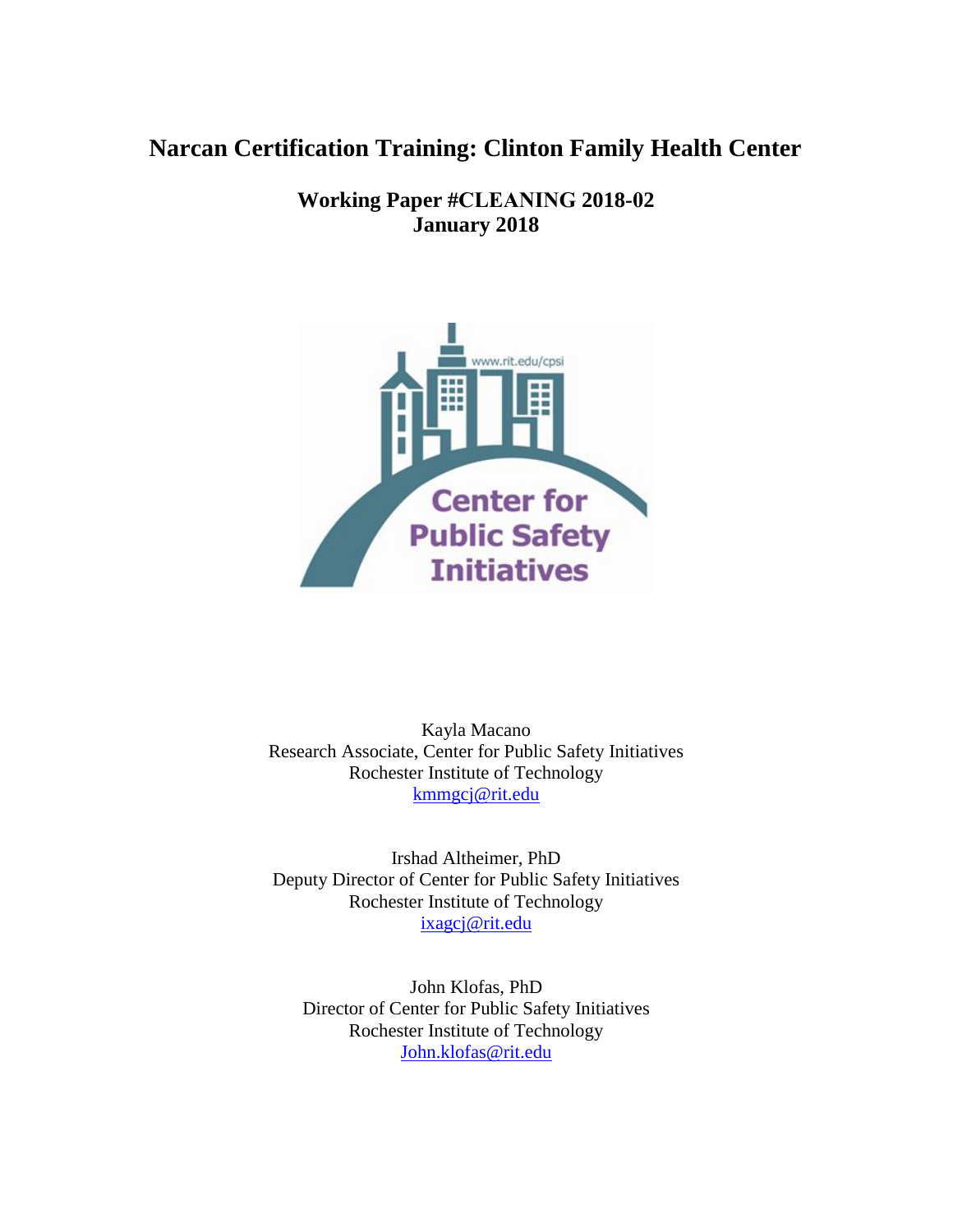#### **Background**

Opioids are highly addictive, and can have severe consequences and risks with use, including overdose and death. The medication Naloxone is also a powerful medication, and can reverse an overdose and prevent death. Narcan is the brand name for the medication Naloxone, and is used in the case of an opioid or heroin overdose to reverse the effects of opioids. Narcan is delivered in one of two methods – intranasal (See Figure 2) or intramuscular (See Figure 3) – and blocks the opioid receptors, essentially blocking the effects of opioid drugs, and restoring respiration (NIDA, 2016).

One site that offers Narcan Certification Training in Rochester is the Clinton Family Health Center. Trainings here are held on the first Friday of every month. On November 3, 2017 the training was given by a Social Worker and a Medical Assistant, the turnout for this session was greater than average, thirteen attendees, whereas the typical attendance has been 5-10 individuals. Several members of the Center for Public Safety Initiatives (CPSI) attended the Narcan Certification Training at the Clinton Family Health Center on November 3, 2017.

## **The Training**

The training was scheduled for an hour, and the agenda included an instructional video, a questionand-answer session, visual displays of the Narcan kits, and distribution of these kits. The ten minute



informational video shown can be accessed through YouTube, and covered several topics including risk factors for an overdose, signs of an overdose, and how to prepare and administer Narcan to an individual suffering an overdose.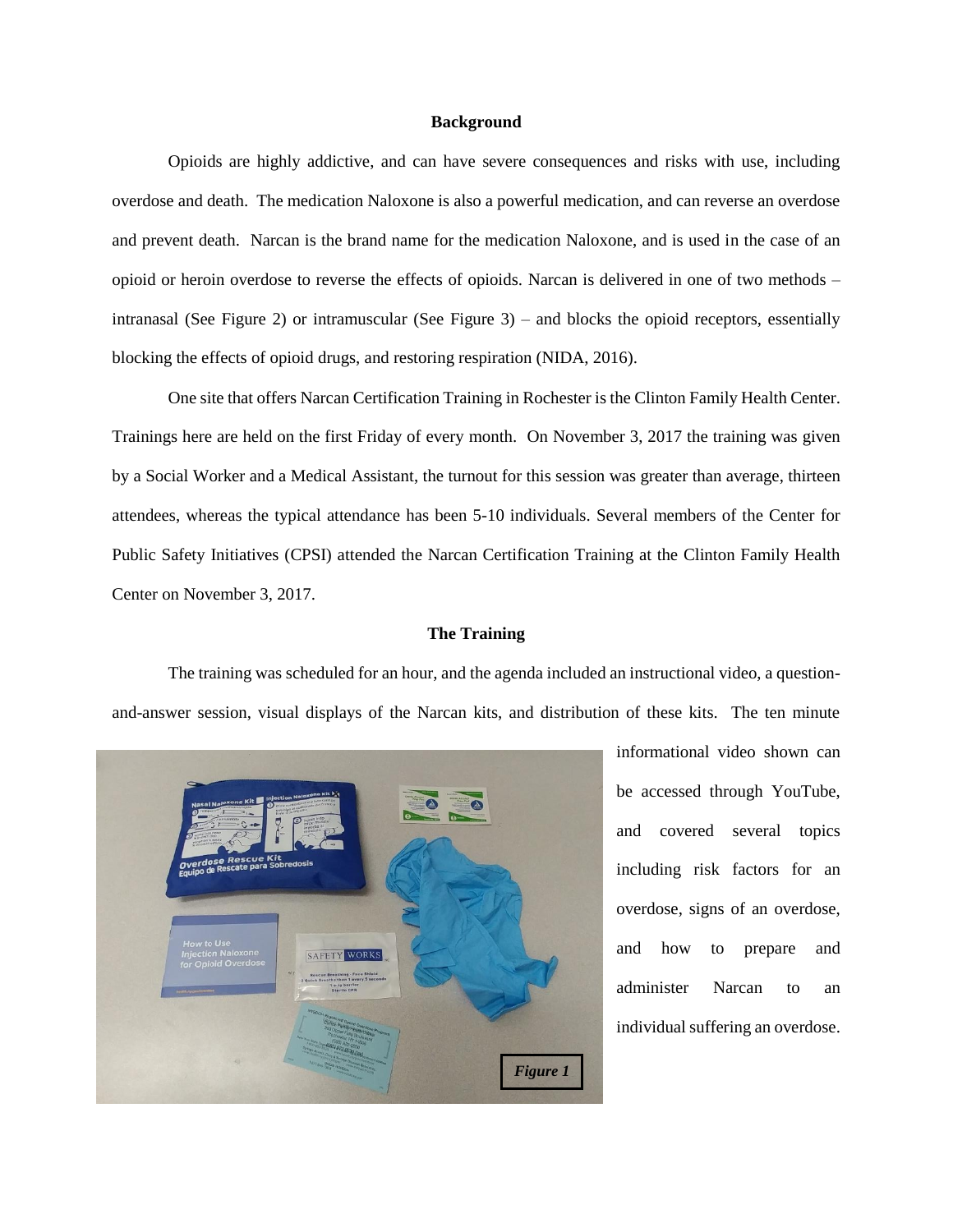The video described a number of risk factors for an overdose include mixing drugs or types of drugs, which could include using drugs laced with other substances or using drugs alone, as an overdose can happen over the course of one to three hours after use. Finally, if an individual has been incarcerated, or in a similar situation for a period of time, their tolerance for drugs will diminish. It is possible that many drug users do not know this, or do not believe this, and will continue to use the same dose (or higher) than they had before the period of abstinence.

Next, the video discussed several common signs of a drug overdose and how they may present as other problems as well. If the individual calling the emergency service line reports that someone has overdosed, then there will be many specific questions that follow to understand the situation. If the caller does not have the specific information (i.e., the type and amount of drugs used, when the drugs were used, etc.) it may be easier to describe the symptoms to the operator. The individual may not be breathing, or has very shallow breathing; they may be discolored, or appear blue, especially their lips; the individual may also make gurgling noises, as if they are trying to breathe, or their throat is blocked.

The next segment of the training consisted of the instructors fielding questions from the audience; the audience was very attentive and inquisitive, and the staff were eager and clear in their responses to everyone. In the event that a certified Narcan administrator encounters a person who seems to be overdosing, and presents the symptoms, an attendee questioned if it will harm the individual to administer Narcan if they are not actually overdosing. The answer is no; Narcan blocks the opioid receptors in the brain, but does not deliver any kind of other drugs to the system. According to the National Institute on Drug Abuse [NIDA], Narcan is quite safe, and only has noticeable effects on an individual who has opioids in their system (NIDA, 2016). Further, Narcan will only remain in a person's system for 30 to 90 minutes. Other questions were specific to the Narcan kits, which will be described below.

Perhaps one of the most important points that was stressed to trainees was how the person will respond coming out of an overdose. They will likely exhibit negative responses, including anger or aggression for disrupting the euphoric effect associated with their high. Narcan administration may produce withdrawal symptoms, such as rapid heart rate, tremors and vomiting, and it may help to roll the individual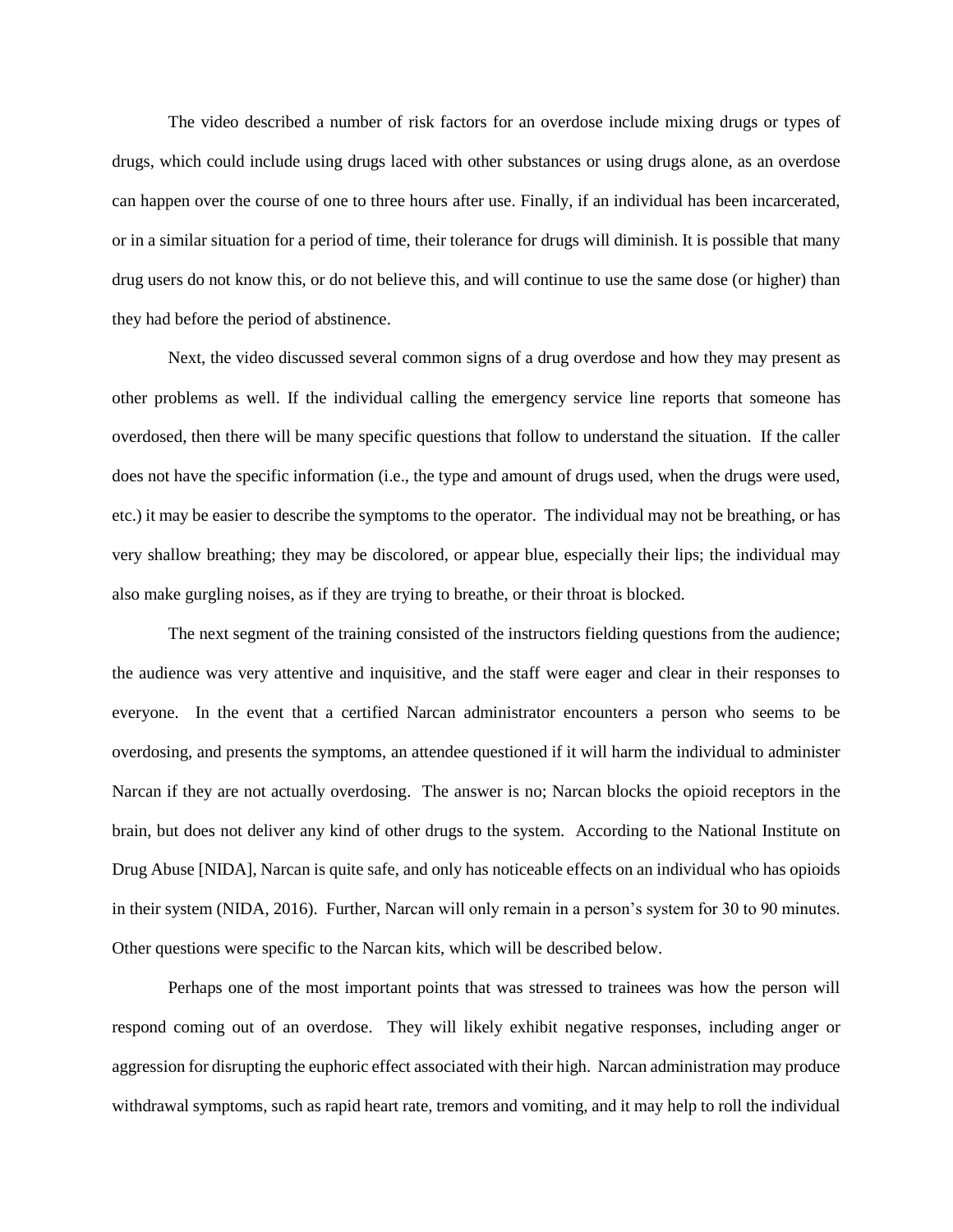into their side. The trainers stressed that you should remain with the individual until Emergency Medical Services respond, and encourage them to go to the hospital. In staying with the individual, it is also pertinent to avoid letting them use more drugs at this time. Narcan may not last as long in the individual's system as the opioids will, as mentioned above that the medication can last for 30-90 minutes; remaining with an individual is important because it may be necessary to administer additional doses later on.

The training also described the Good Samaritan Law and its implications. "To encourage people to seek out medical attention for an overdose or for follow-up care after naloxone has been administered,



40 states and the District of Columbia have enacted some form of a Good Samaritan or 911 drug immunity law." (NCSL, 2017). This provides immunity from arrest, charges or prosecution for possession of drugs, controlled substances, or other drug paraphernalia. In other words, if you are with someone who begins to overdose, and you have drugs with you or have been using yourself, you will not face criminal sanctions. One situation that may result in arrest is if the individual calling 911 has a

warrant. Overall, the instructors argued that it is critical to call 911 in an overdose situation to save the life of the individual suffering an overdose.

#### **The Kit**

After completing the training portion, participants were now certified to administer Narcan, and everyone left with a kit (see Figure 1). Training participants were given the option to take either method of administration; intranasal (Figure 2) or intramuscular (Figure3). Both methods are equally effective, the options simply depend on the comfort level of each person. The intramuscular kit is delivered through a syringe, and can be inserted through clothing, as one participant clarified with the instructors. The nasal kit is delivered into the nostrils, similar to any over-the-counter nasal spray.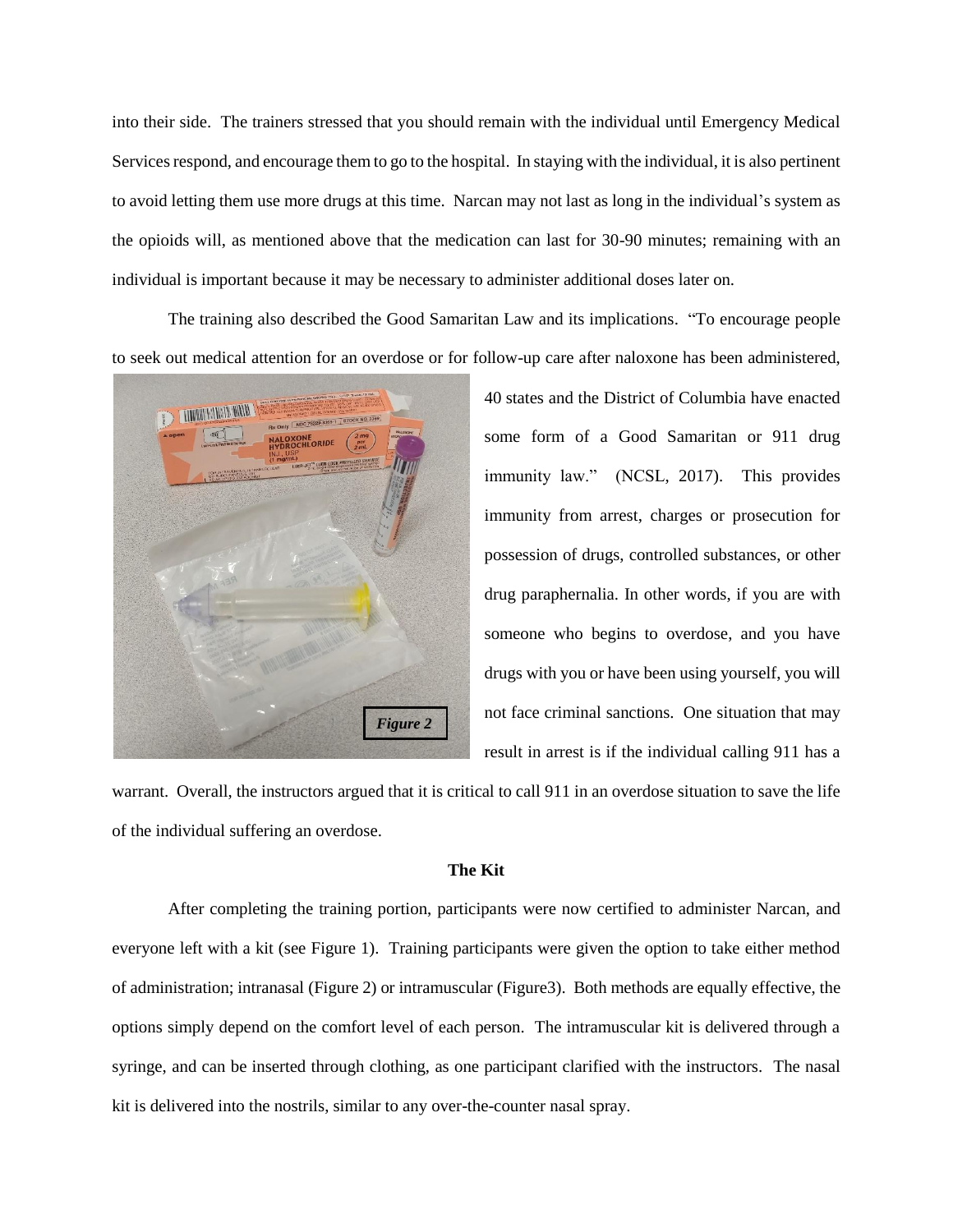The two types of kits have similar contents, with the exception of the administration instruments. All kits contain instructions for administration, a brief reminder of the training, and the certification cards. Also, for sterilization purposes, there are rubber gloves, alcohol swabs, and a breathing mask for CPR (see Figure 1). Mouth to mouth is not mandated for a civilian responding to an overdose, but a mask is provided to protect the individual administering CPR in case of infection, vomiting, or other circumstances. Next, there are two doses of Narcan in each kit, along with 2 syringes or nasal spray applicators. The intramuscular doses are delivered into the arm or leg (a large muscle in the body), while the intranasal is absorbed through the nasal system, and should be split approximately half and half in each nostril.

Since the kits contain two doses, it is important to know that a single dose of Narcan may not be effective. If in 3-5 minutes the first dose does not seem to effect the individual, the second dose should be administered. This may be done my medical personnel depending on response time, but it is still important to monitor the unconscious individual.



The kits can be stored anywhere, and do not need to be kept in a particular climate setting, but should be kept on the person at all times in case of an overdose encounter. The medication life is about two years, but can still be effective up to 5 years. If a kit is expired or used, the Clinton Family Health Center will refill and replace kits from individuals who attended their training session. The Health Center also keeps a log of how many kits they supply, as well as track how the kits are used. The training participants were told that if they administer Narcan, then they should return to Clinton Family Health Center for a refill and to also report the Narcan use.

## **Considerations**

No training can completely prepare anyone for the situation of an overdose, but with the tools and knowledge provided, it may be a bit easier if any attendee does encounter this situation. The overdose death